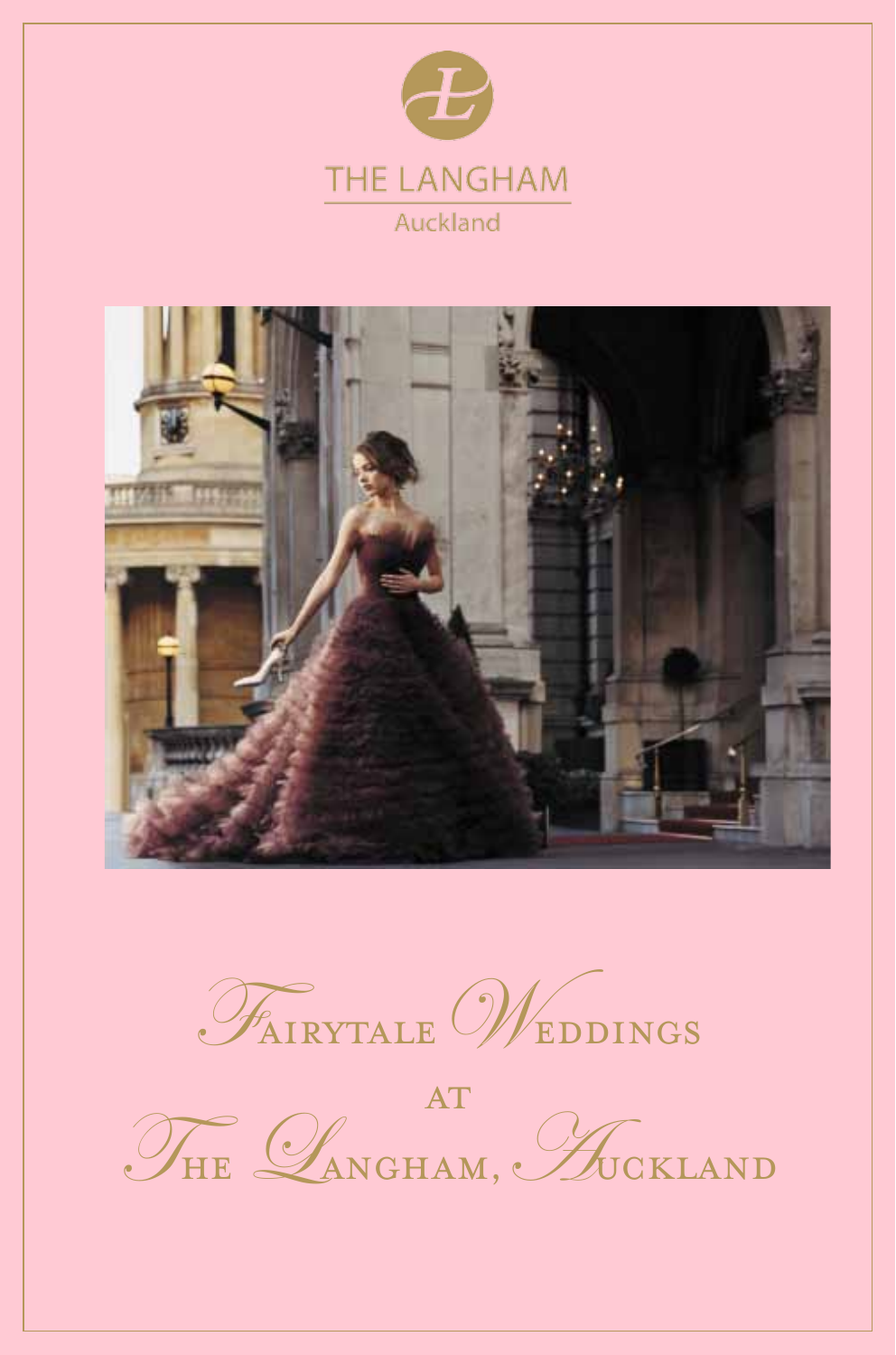



Celebrate your wedding in style at one of Auckland's most enchanting venues. The Langham brings fairytales to life with an experienced wedding team who take care of every detail, an executive chef who personalises your wedding menu and a complimentary wedding night in one of its luxurious suites for the bride and groom.

## **Chandelier**

Located on the lobby level, Chandelier caters for 70 people seated or 120 people for cocktails. An impressive selection of fine wines and cocktails are available from the private bar and delicious cuisine is served straight from the gourmet kitchen.

## **Crystal Ballroom**

The elegant and romantic surroundings of the Crystal ballroom can cater for up to 180 guests. This ballroom can also accommodate a stage for the bridal table and a dance floor, which is provided as part of your room hire.

So to make your wedding a sparkling success, contact our dedicated event specialists on (09) 300 2901, email tlakl.catering@langhamhotels.com or visit langhamhotels.co.nz.

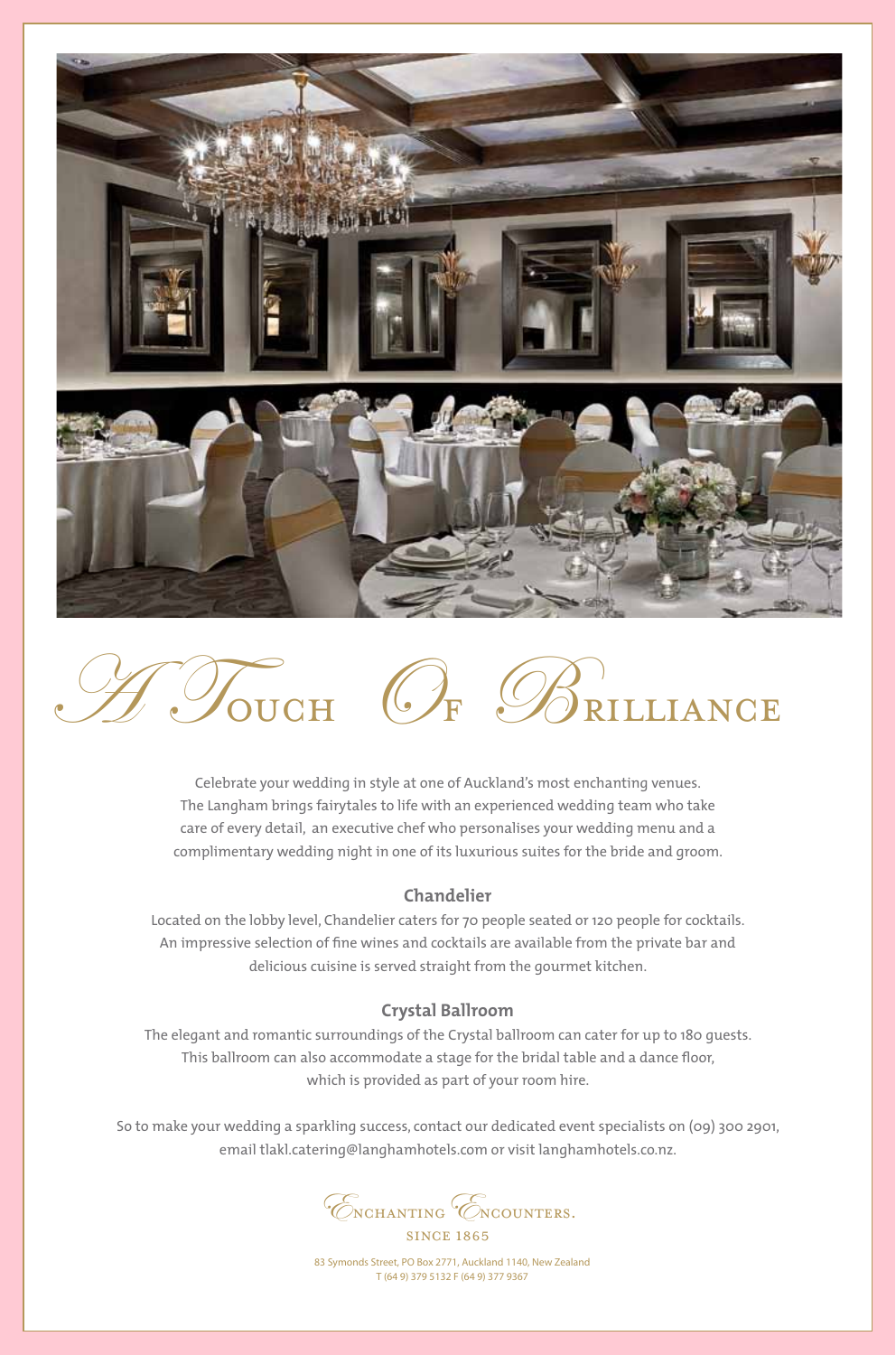



Your package includes:

Three course set menu or buffet dinner White or black linen napkins and floor length table cloths Chair covers with a sash or band Personalised menus Function room hire Wedding night in a luxurious Langham Suite and valet parking for the bride and groom Breakfast for two in the Langham Club Lounge

> \$121 per person A minimum of 40 guests in Chandelier and 90 guests in Crystal ballroom is required.

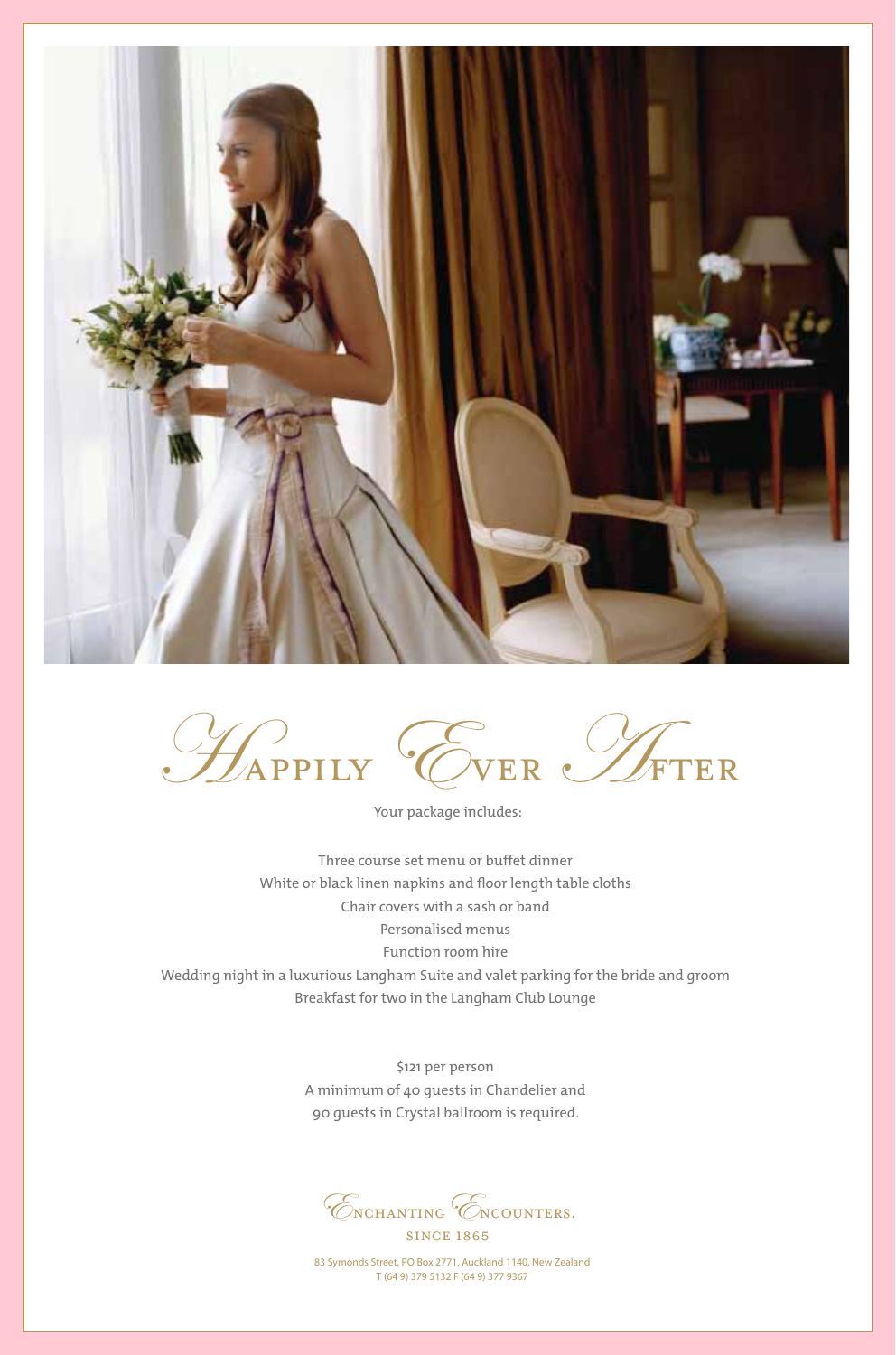



Your package includes:

Three course set menu or buffet dinner White or black linen napkins and floor length table cloths Chair covers with a sash or band Personalised menus 5 Hour classic beverage package Function room hire Wedding night in a luxurious Langham Suite and valet car parking for the bride and groom Breakfast for two in the Langham Club Lounge Menu tasting for the bride and groom

> \$179 per person A minimum of 40 guests in Chandelier and 90 guests in Crystal ballroom is required.